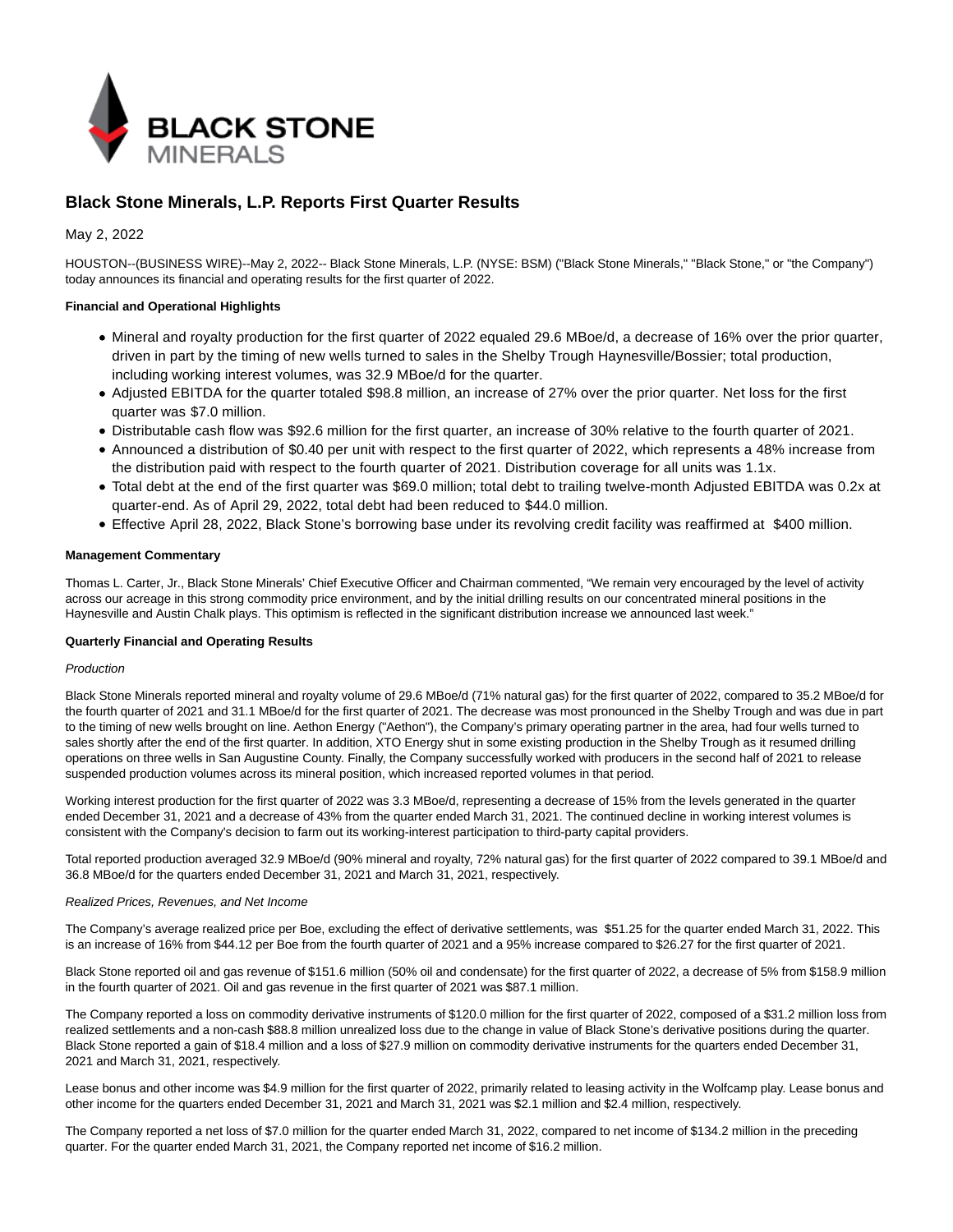#### Adjusted EBITDA and Distributable Cash Flow

Adjusted EBITDA for the first quarter of 2022 was \$98.8 million, which compares to \$77.6 million in the fourth quarter of 2021 and \$60.0 million in the first quarter of 2021. Distributable cash flow for the quarter ended March 31, 2022 was \$92.6 million. For the quarters ended December 31, 2021 and March 31, 2021, distributable cash flow was \$71.3 million and \$53.8 million, respectively.

#### Financial Position and Activities

As of March 31, 2022, Black Stone Minerals had \$6.7 million in cash and \$69.0 million outstanding under its credit facility. At March 31, 2022, the ratio of total debt to trailing twelve-month Adjusted EBITDA was 0.2x. As of April 29, 2022, \$44.0 million was outstanding under the credit facility and the Company had \$10.1 million in cash.

Subsequent to quarter-end, Black Stone's borrowing base was reaffirmed at \$400 million. Black Stone is in compliance with all financial covenants associated with its credit facility.

During the first quarter of 2022, the Company made no repurchases of units under the Board-approved \$75 million unit repurchase program.

## First Quarter 2022 Distributions

As previously announced, the Board approved a cash distribution of \$0.40 for each common unit attributable to the first quarter of 2022. The quarterly distribution coverage ratio attributable to the first quarter of 2022 was approximately 1.1x. These distributions will be paid on May 20, 2022 to unitholders of record as of the close of business on May 13, 2022.

## **Activity Update**

## Rig Activity

As of March 31, 2022, Black Stone had 88 rigs operating across its acreage position, a slight decrease relative to the 95 rigs on the Company's acreage as of December 31, 2021 and an increase compared to the 59 rigs operating on the Company's acreage as of March 31, 2021. Most of the decrease in rig count at the end of the first quarter relative to year-end 2021 was in the Delaware Basin.

## Shelby Trough Development Update

Aethon has successfully turned six wells to sales (four of which came online in April 2022) and has commenced operations on four additional wells under the development agreement covering Angelina County. Aethon is currently drilling two wells and has another two wells awaiting completion operations under the separate development agreement covering San Augustine County. Additionally, XTO Energy has resumed drilling three wells on Black Stone Shelby Trough acreage in San Augustine County that were originally spud in 2019.

## Austin Chalk Update

Black Stone has entered into agreements with multiple operators to drill wells in the areas of the Austin Chalk in East Texas, where the Company has significant acreage positions. The results of our three well test program in the Brookeland Field demonstrates that modern completion technology can greatly improve production rates and increase reserves when compared to the vintage, unstimulated wells in the Austin Chalk formation. Four operators are actively engaged in redevelopment of the field, with two rigs running continuously in the play. To date, seven wells with modern completions are now producing in the area, and an additional five are currently either being drilled or completed.

#### **Update to Hedge Position**

Black Stone has commodity derivative contracts in place covering portions of its anticipated production for 2022 and 2023. The Company's hedge position as of April 29, 2022 is summarized in the following tables:

## Oil Hedge Position

|      | Oil Swap    | Oil Swap Price |  |  |  |
|------|-------------|----------------|--|--|--|
|      | <b>MBbl</b> | \$/Bbl         |  |  |  |
| 1Q22 | 220         | \$66.47        |  |  |  |
| 2Q22 | 660         | \$66.47        |  |  |  |
| 3Q22 | 660         | \$66.47        |  |  |  |
| 4Q22 | 660         | \$66.47        |  |  |  |
| 1Q23 | 180         | \$80.40        |  |  |  |

#### Natural Gas Hedge Position

|      |             | Gas Swap Gas Swap Price |
|------|-------------|-------------------------|
|      | <b>BBtu</b> | \$/MMbtu                |
| 2Q22 | 8.910       | \$3.12                  |
| 3Q22 | 9,000       | \$3.12                  |
| 4Q22 | 9,000       | \$3.12                  |
| 1Q23 | 4,500       | \$4.19                  |
| 2Q23 | 3,640       | \$4.16                  |
| 3Q23 | 3,680       | \$4.16                  |
| 4Q23 | 3.680       | \$4.16                  |

More detailed information about the Company's existing hedging program can be found in the Quarterly Report on Form 10-Q for the first quarter of 2022, which is expected to be filed on or around May 3, 2022.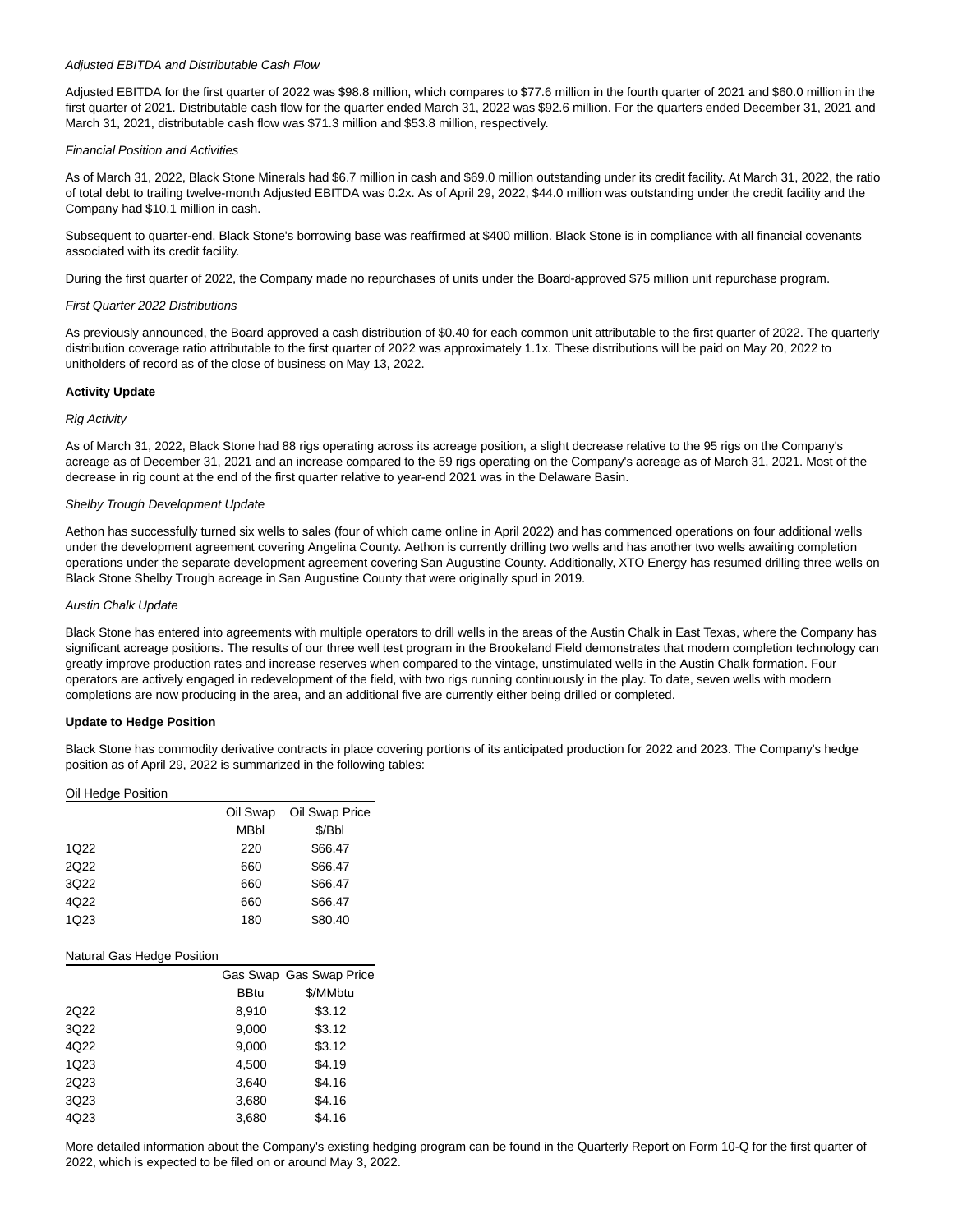# **Conference Call**

Black Stone Minerals will host a conference call and webcast for investors and analysts to discuss its results for the first quarter of 2022 on Tuesday, May 3, 2022 at 10:30 a.m. Central Time. Black Stone recommends participants who do not anticipate asking questions to listen to the call via the live broadcast available a[t http://investor.blackstoneminerals.com.](https://cts.businesswire.com/ct/CT?id=smartlink&url=http%3A%2F%2Finvestor.blackstoneminerals.com&esheet=52704417&newsitemid=20220502005563&lan=en-US&anchor=http%3A%2F%2Finvestor.blackstoneminerals.com&index=1&md5=443a4f2435fedfe1b9507b3bce1acc70) Analysts and investors who wish to ask questions should dial (877) 447-4732 and use conference code 5993962. A recording of the conference call will be available on Black Stone's website through June 3, 2022.

# **About Black Stone Minerals, L.P.**

Black Stone Minerals is one of the largest owners of oil and natural gas mineral interests in the United States. The Company owns mineral interests and royalty interests in 41 states in the continental United States. Black Stone believes its large, diversified asset base and long-lived, non-costbearing mineral and royalty interests provide for stable to growing production and reserves over time, allowing the majority of generated cash flow to be distributed to unitholders.

## **Forward-Looking Statements**

This news release includes forward-looking statements. All statements, other than statements of historical facts, included in this news release that address activities, events or developments that the Company expects, believes or anticipates will or may occur in the future are forward-looking statements. Terminology such as "will," "may," "should," "expect," "anticipate," "plan," "project," "intend," "estimate," "believe," "target," "continue," "potential," the negative of such terms, or other comparable terminology often identify forward-looking statements. Except as required by law, Black Stone Minerals undertakes no obligation and does not intend to update these forward-looking statements to reflect events or circumstances occurring after this news release. You are cautioned not to place undue reliance on these forward-looking statements, which speak only as of the date of this news release. All forward-looking statements are qualified in their entirety by these cautionary statements. These forward-looking statements involve risks and uncertainties, many of which are beyond the control of Black Stone Minerals, which may cause the Company's actual results to differ materially from those implied or expressed by the forward-looking statements. Important factors that could cause actual results to differ materially from those in the forward-looking statements include, but are not limited to, those summarized below:

- the Company's ability to execute its business strategies;
- the scope and duration of the COVID-19 pandemic and actions taken by governmental authorities and other parties in response to the pandemic;
- the conflict in conflict in Ukraine and actions taken, and may in the future be taken, against Russia or otherwise as a result;
- the availability of U.S. liquified natural gas ("LNG") export capacity and the level of demand for LNG exports;
- the volatility of realized oil and natural gas prices;
- the level of production on the Company's properties;
- overall supply and demand for oil and natural gas, as well as regional supply and demand factors, delays, or interruptions of production;
- conservation measures, technological advances, and general concern about the environmental impact of the production and use of fossil fuels;
- the Company's ability to replace its oil and natural gas reserves;
- the Company's ability to identify, complete, and integrate acquisitions;
- general economic, business, or industry conditions;
- cybersecurity incidents, including data security breaches or computer viruses;
- competition in the oil and natural gas industry; and
- the level of drilling activity by the Company's operators, particularly in areas such as the Shelby Trough where the Company has concentrated acreage positions.

# **BLACK STONE MINERALS, L.P. AND SUBSIDIARIES CONSOLIDATED STATEMENTS OF OPERATIONS (Unaudited)**

**(In thousands, except per unit amounts)**

|                                                                       | Three Months Ended March 31, |     |                  |  |
|-----------------------------------------------------------------------|------------------------------|-----|------------------|--|
|                                                                       | 2022                         |     | 2021             |  |
| <b>REVENUE</b>                                                        |                              |     |                  |  |
| Oil and condensate sales<br>Natural gas and natural gas liquids sales | \$<br>75.831<br>75,754       | \$. | 44,176<br>42,889 |  |
| Lease bonus and other income                                          | 4,859                        |     | 2,385            |  |
| Revenue from contracts with customers                                 | 156.444                      |     | 89.450           |  |
| Gain (loss) on commodity derivative instruments                       | (120, 020)                   |     | (27, 882)        |  |
| TOTAL REVENUE                                                         | 36,424                       |     | 61,568           |  |
| <b>OPERATING (INCOME) EXPENSE</b>                                     |                              |     |                  |  |
| Lease operating expense                                               | 3,161                        |     | 2,664            |  |
| Production costs and ad valorem taxes                                 | 13,949                       |     | 11.842           |  |
| <b>Exploration expense</b>                                            | 180                          |     | 1,073            |  |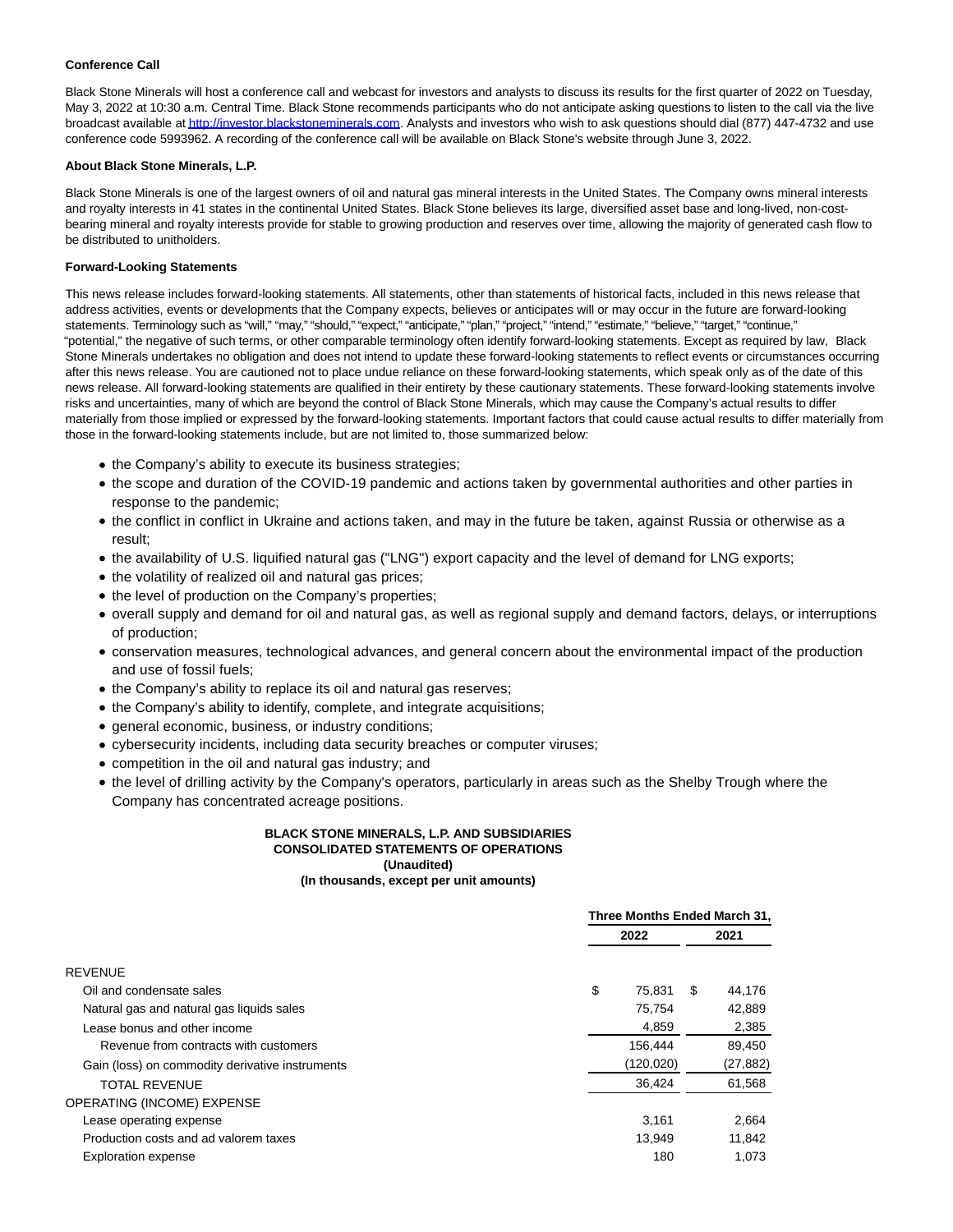| Depreciation, depletion, and amortization                                        | 10,917            | 15,632       |
|----------------------------------------------------------------------------------|-------------------|--------------|
| General and administrative                                                       | 13,763            | 12,852       |
| Accretion of asset retirement obligations                                        | 202               | 292          |
| TOTAL OPERATING EXPENSE                                                          | 42,172            | 44,355       |
| INCOME (LOSS) FROM OPERATIONS                                                    | (5,748)           | 17,213       |
| OTHER INCOME (EXPENSE)                                                           |                   |              |
| Interest expense                                                                 | (1,209)           | (1,210)      |
| Other income (expense)                                                           | (45)              | 183          |
| TOTAL OTHER EXPENSE                                                              | (1,254)           | (1,027)      |
| NET INCOME (LOSS)                                                                | (7,002)           | 16,186       |
| Distributions on Series B cumulative convertible preferred units                 | (5,250)           | (5,250)      |
| NET INCOME (LOSS) ATTRIBUTABLE TO THE GENERAL PARTNER AND COMMON UNITS <b>\$</b> | (12, 252)         | \$<br>10,936 |
| ALLOCATION OF NET INCOME (LOSS):                                                 |                   |              |
| General partner interest                                                         | \$                | \$           |
| Common units                                                                     | \$<br>(12, 252)   | \$<br>10,936 |
| NET INCOME (LOSS) ATTRIBUTABLE TO LIMITED PARTNERS PER COMMON UNIT:              |                   |              |
| Per common unit (basic)                                                          | \$<br>$(0.06)$ \$ | 0.05         |
| Per common unit (diluted)                                                        | \$<br>$(0.06)$ \$ | 0.05         |
| WEIGHTED AVERAGE COMMON UNITS OUTSTANDING:                                       |                   |              |
| Weighted average common units outstanding (basic)                                | 209,323           | 207,442      |
| Weighted average common units outstanding (diluted)                              | 209,323           | 207,442      |

The following table shows the Company's production, revenues, pricing, and expenses for the periods presented:

|                                                        | Three Months Ended March 31,                                                          |            |      |           |  |
|--------------------------------------------------------|---------------------------------------------------------------------------------------|------------|------|-----------|--|
|                                                        |                                                                                       | 2022       | 2021 |           |  |
|                                                        | (Unaudited)<br>(Dollars in thousands, except for<br>realized prices and per Boe data) |            |      |           |  |
| Production:                                            |                                                                                       |            |      |           |  |
| Oil and condensate (MBbls)                             |                                                                                       | 831        |      | 829       |  |
| Natural gas (MMcf) <sup>1</sup>                        |                                                                                       | 12,759     |      | 14,911    |  |
| Equivalents (MBoe)                                     |                                                                                       | 2,958      |      | 3,314     |  |
| Equivalents/day (MBoe)                                 |                                                                                       | 32.9       |      | 36.8      |  |
| Realized prices, without derivatives:                  |                                                                                       |            |      |           |  |
| Oil and condensate (\$/Bbl)                            | \$                                                                                    | 91.25      | \$   | 53.29     |  |
| Natural gas (\$/Mcf) <sup>1</sup>                      |                                                                                       | 5.94       |      | 2.88      |  |
| Equivalents (\$/Boe)                                   | \$                                                                                    | 51.25      | \$   | 26.27     |  |
| Revenue:                                               |                                                                                       |            |      |           |  |
| Oil and condensate sales                               | \$                                                                                    | 75,831     | \$   | 44,176    |  |
| Natural gas and natural gas liquids sales <sup>1</sup> |                                                                                       | 75,754     |      | 42,889    |  |
| Lease bonus and other income                           |                                                                                       | 4,859      |      | 2,385     |  |
| Revenue from contracts with customers                  |                                                                                       | 156,444    |      | 89,450    |  |
| Gain (loss) on commodity derivative instruments        |                                                                                       | (120, 020) |      | (27, 882) |  |
| <b>Total revenue</b>                                   | \$                                                                                    | 36,424     | \$   | 61,568    |  |
| Operating expenses:                                    |                                                                                       |            |      |           |  |
| Lease operating expense                                | \$                                                                                    | 3,161      | \$   | 2,664     |  |
| Production costs and ad valorem taxes                  |                                                                                       | 13,949     |      | 11,842    |  |
| <b>Exploration expense</b>                             |                                                                                       | 180        |      | 1,073     |  |
| Depreciation, depletion, and amortization              |                                                                                       | 10,917     |      | 15,632    |  |
| General and administrative                             |                                                                                       | 13,763     |      | 12,852    |  |
| Other expense:                                         |                                                                                       |            |      |           |  |
| Interest expense                                       |                                                                                       | 1,209      |      | 1,210     |  |
| Per Boe:                                               |                                                                                       |            |      |           |  |
| Lease operating expense (per working interest Boe) \$  |                                                                                       | 10.75      | \$   | 5.14      |  |
| Production costs and ad valorem taxes                  |                                                                                       | 4.72       |      | 3.57      |  |
| Depreciation, depletion, and amortization              |                                                                                       | 3.69       |      | 4.72      |  |
| General and administrative                             |                                                                                       | 4.65       |      | 3.88      |  |

1 As a mineral-and-royalty-interest owner, Black Stone Minerals is often provided insufficient and inconsistent data on natural gas liquid ("NGL") volumes by its operators. As a result, the Company is unable to reliably determine the total volumes of NGLs associated with the production of